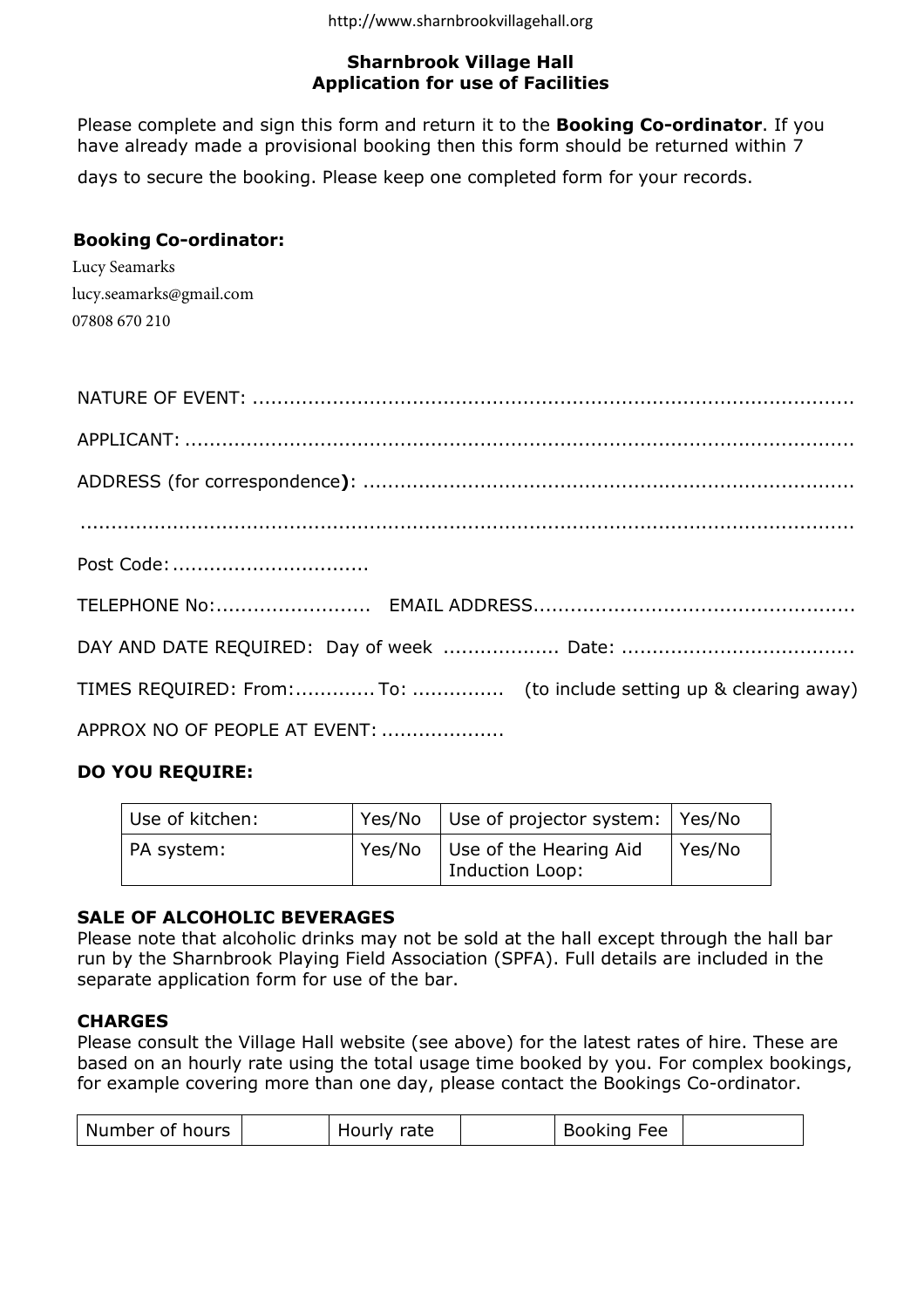#### PAYMENT

Please enclose a cheque for the full amount of the hire charge, payable to "Sharnbrook **Village Hall**". An invoice and confirmation of booking will be issued by return of post.

#### DAMAGES

The Committee reserves the right to charge for damage to the hall or breakages. Special cleaning required as the result of an event will also be charged for at cost.

#### **CANCELLATION**

Bookings may be cancelled up to 60 days in advance of the date booked. A £5 administration fee will be deducted from the amount refunded

## PLEASE LEAVE THE HALL CLEAN & TIDY AT THE END OF YOUR EVENT. PLEASE NOTE THAT TEA TOWELS ARE NOT SUPPLIED.

I hereby agree that I will ensure that the hall and its facilities are used with due care and attention, and I accept liability for any damage to the hall or its contents during my hire period. Cars will be parked with due care attention and noise will be kept to an acceptable level. I can also confirm that I have read and understood the Sharnbrook Village Hall Data Protection and Safeguarding Policies.

If for any reason, you open the Fire Exit doors that open out onto the playing field, please ensure that they are firmly closed on the completion of your period.

| <b>SIGNE</b> |  |
|--------------|--|
| <b>DAT</b>   |  |